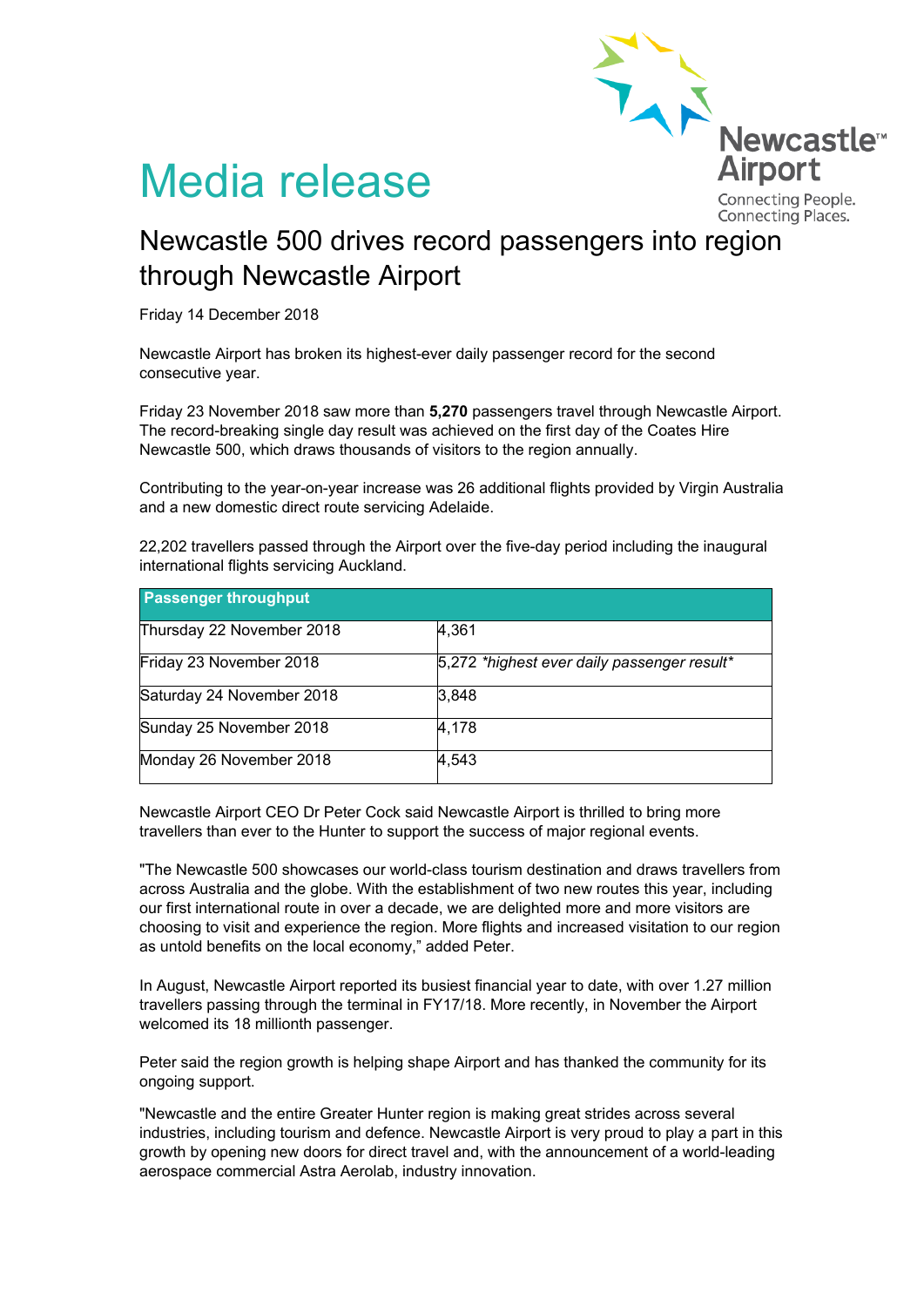

"How we build on the support we receive and maintain momentum will be important in how we<br>"How we build on the support we receive and maintain momentum will be important in how we deliver on the promise of being the airport of the region deserves. I believe that by continuing to listen and collaborate with our community, the Greater Hunter as a whole will prosper."

## **Ends.**

Media contact Stephen Crowe, Newcastle Airport, Executive Manager Corporate Affairs 02 4928 9813 or 0439 426 443 <http://www.newcastleairport.com.au/>